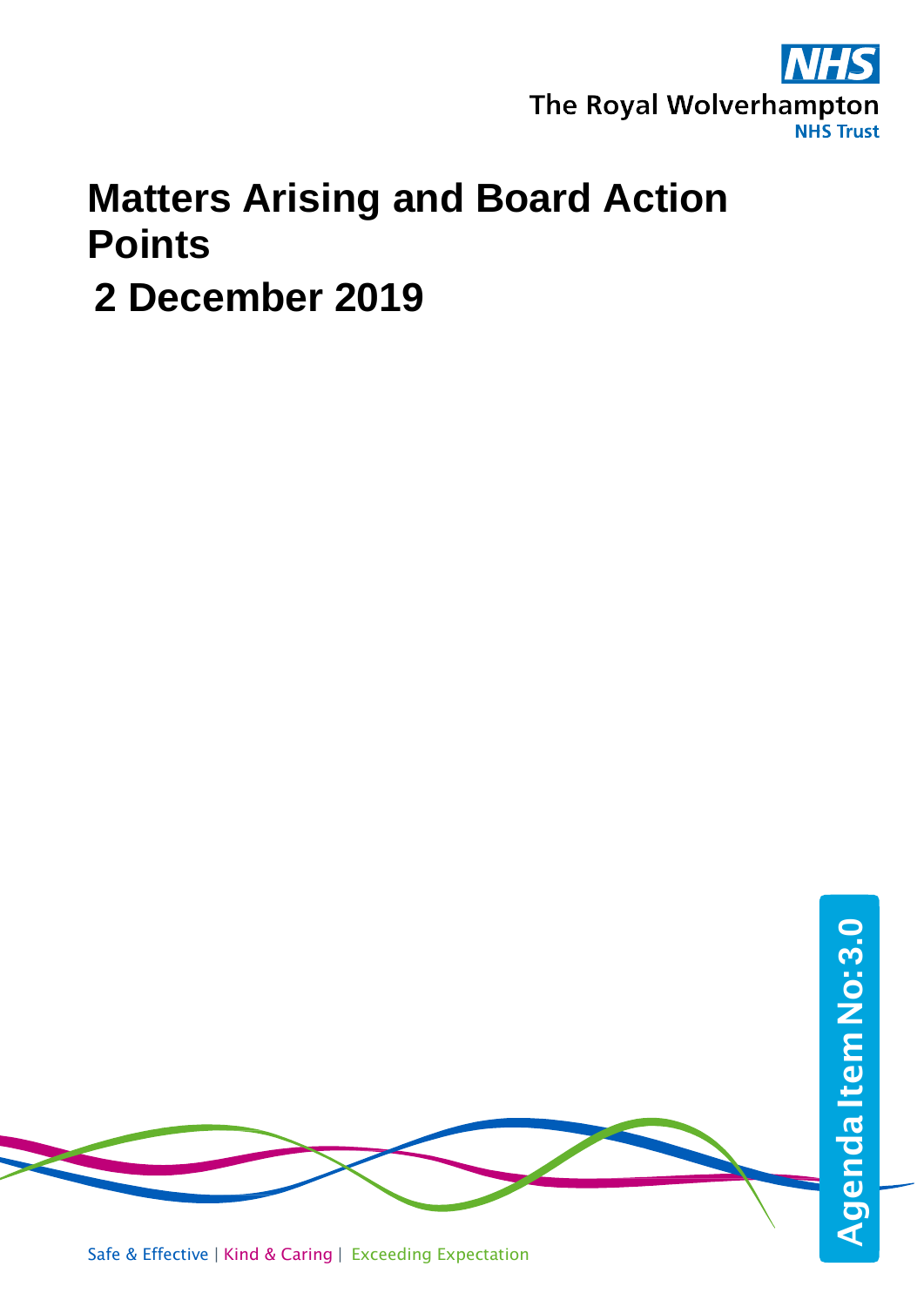## The Royal Wolverhampton NHS Trust



## **Trust Board Report**

| 2 December 2019                                                                                                            |  |  |  |  |
|----------------------------------------------------------------------------------------------------------------------------|--|--|--|--|
| <b>Board Action Points</b>                                                                                                 |  |  |  |  |
| This report lists the outstanding actions from previous Board meetings,                                                    |  |  |  |  |
| and timescales for completion.                                                                                             |  |  |  |  |
| To note the actions taken, or still outstanding.                                                                           |  |  |  |  |
| <b>Chief Executive</b>                                                                                                     |  |  |  |  |
| <b>Keith Wilshere</b>                                                                                                      |  |  |  |  |
| keith.wilshere1@nhs.net<br>Tel 01902 694294                                                                                |  |  |  |  |
| N/A                                                                                                                        |  |  |  |  |
|                                                                                                                            |  |  |  |  |
| None identified                                                                                                            |  |  |  |  |
|                                                                                                                            |  |  |  |  |
| None identified                                                                                                            |  |  |  |  |
|                                                                                                                            |  |  |  |  |
| Public                                                                                                                     |  |  |  |  |
|                                                                                                                            |  |  |  |  |
| Minutes of previous Board meetings                                                                                         |  |  |  |  |
| (eg from/to other committees)                                                                                              |  |  |  |  |
| <b>None</b>                                                                                                                |  |  |  |  |
|                                                                                                                            |  |  |  |  |
| <b>NHS Constitution:</b><br>In determining this matter, the Board should have regard to the Core<br>(How it impacts on any |  |  |  |  |
| principles contained in the Constitution of:                                                                               |  |  |  |  |
| Equality of treatment and access to services                                                                               |  |  |  |  |
| High standards of excellence and professionalism                                                                           |  |  |  |  |
| Service user preferences                                                                                                   |  |  |  |  |
| Cross community working                                                                                                    |  |  |  |  |
| <b>Best Value</b><br>Accountability through local influence and scrutiny                                                   |  |  |  |  |
|                                                                                                                            |  |  |  |  |

|   | <b>Background Details</b>                                                                                                                                          |                                                      |                                                                                                                                                                                                                                  |           |                    |  |  |  |
|---|--------------------------------------------------------------------------------------------------------------------------------------------------------------------|------------------------------------------------------|----------------------------------------------------------------------------------------------------------------------------------------------------------------------------------------------------------------------------------|-----------|--------------------|--|--|--|
| 1 | <b>Background</b><br>This report provides the opportunity formally to monitor progress against actions agreed by                                                   |                                                      |                                                                                                                                                                                                                                  |           |                    |  |  |  |
|   |                                                                                                                                                                    |                                                      |                                                                                                                                                                                                                                  |           |                    |  |  |  |
|   | the Board, so that undue delay, or failure, to complete tasks is routinely challenged.<br><b>Completion Date</b><br>Date and Minute<br>Subject<br>Action<br>Person |                                                      |                                                                                                                                                                                                                                  |           |                    |  |  |  |
|   | Number                                                                                                                                                             |                                                      |                                                                                                                                                                                                                                  | Leading   |                    |  |  |  |
|   | 6 August<br>2019/TB, 7547                                                                                                                                          | <b>ICT Strategy</b>                                  | The new ICT Strategy to be<br>presented at Trust Board in March<br>2020.                                                                                                                                                         | KS.       | 3 March 2020       |  |  |  |
|   | 6 November<br>2019/TB.7634                                                                                                                                         | Lay Chairs                                           | Mr Duffell to liaise with personnel<br>for grouping of Consultant<br>Interviews.<br>Mr Wilshere to co-ordinate                                                                                                                   | <b>AD</b> | 2 December<br>2019 |  |  |  |
|   |                                                                                                                                                                    |                                                      | notifications and co-ordination of<br>NEDs as lay chairs.                                                                                                                                                                        | <b>KW</b> |                    |  |  |  |
|   | 6 November<br>2019/TB.7642                                                                                                                                         | Integrated Quality<br>and Performance<br>Report      | Ms Nuttall to circulate the<br>presentation slides on theatres<br>which were presented at the<br><b>Finance and Performance</b><br><b>Committee to all Board Members</b><br>and to reply to Mr Dunshea's<br>question separately. | <b>GN</b> | 2 December<br>2019 |  |  |  |
|   | 6 November<br>2019/TB.7653                                                                                                                                         | <b>Winners</b><br>$P$ resentation $-$<br>Stroke unit | Clinical Audit AwardMr Wilshere to add to the Board<br>Development Sessions a<br>discussion on the usage of<br>volunteers within the Trust.<br>Update - provisionally booked for<br>the 4 June 2020.                             | <b>KW</b> | 2 December<br>2019 |  |  |  |